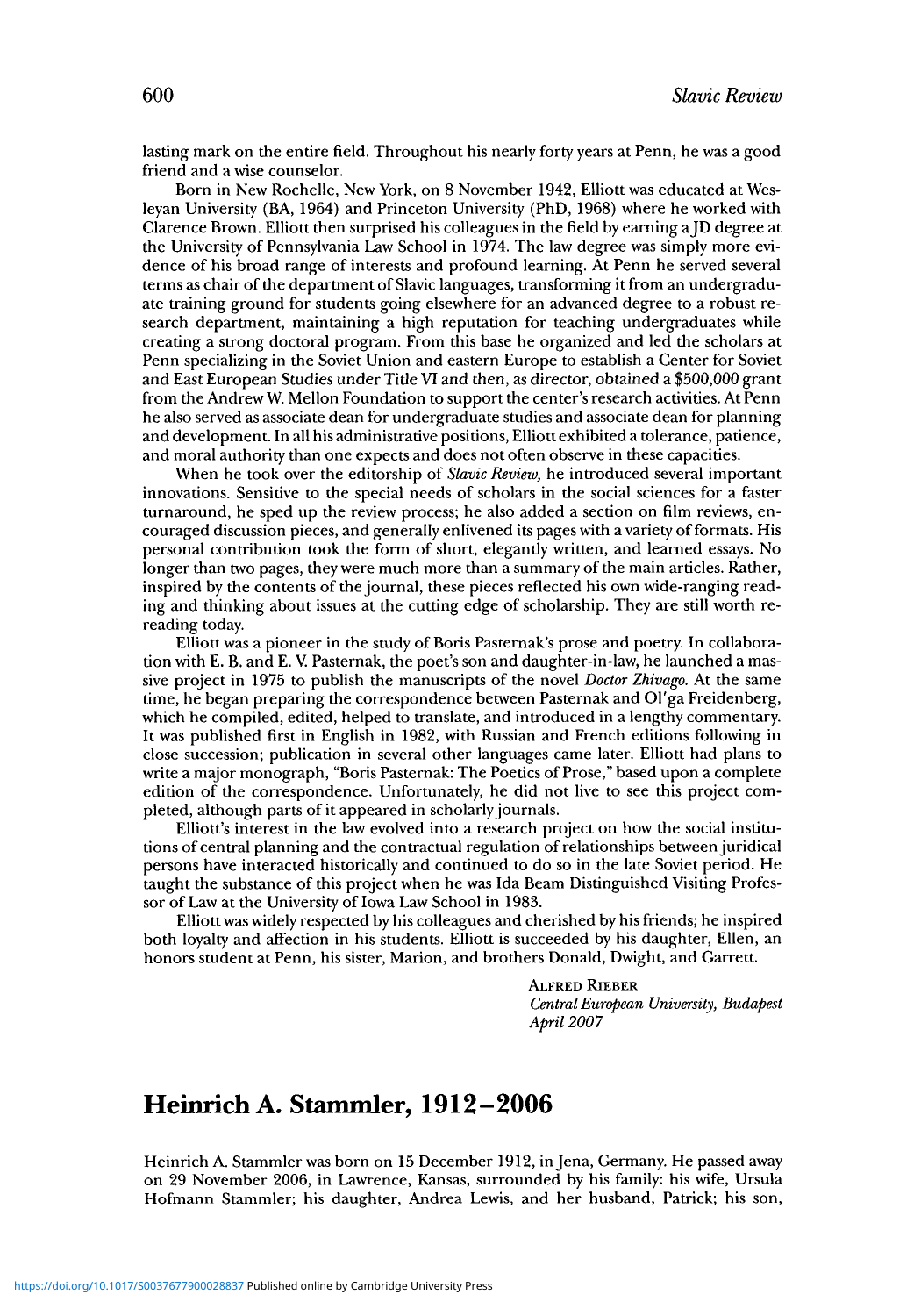Christopher Stammler, and his wife, Kathren; and three grandchildren, Annika and Aidan Lewis and Elijah Stammler.

Having received a classical education at gymnasia in Hannover and Greifswald, Heinrich studied Slavic languages and literatures at the universities of Greifswald (while still at gymnasium), Munich, and Prague. While in Prague he met the famous Eurasianist thinker, Petr Savitskii, who urged the young student to dedicate himself wholly to Russian. During the academic year 1934-1935, Heinrich was attached to the German Embassy in Moscow. In 1937 he completed his PhD in Slavic on Russian folk poetry ("Die russische geistliche Volksdichtung") at the University of Munich. The same year he moved to Bulgaria where he taught modern foreign languages at the Svishtov Business College until 1940. During these three happy years he perfected his Bulgarian language skills and became friends with a number of Bulgarian poets like Teodor Traianov. Between 1940 and 1942, when he was drafted into the army, he worked briefly in the German Embassy in Sofia. In 1945 he became a prisoner of war under the Americans.

After the war Heinrich returned to Munich where he initially taught Russian and American literature at the Munich Volkshochschule and American literature and civilization at the University of Munich. He also taught English and Russian to future interpreters at the Dolmetscher Institut. In 1952 Heinrich received a grant for German scholars from the U.S. State Department that enabled him to visit American universities and colleges. In 1953 he accepted a position in German and Russian at Northwestern University in Evanston, Illinois. In 1960, he and his wife moved to the University of Kansas, and in 1962 he became the first chair of the new Department of Slavic Languages and Literatures. A Slavic scholar with a deep knowledge of continental philosophy and Eastern Orthodox thought, Heinrich made the department famous for its offerings in Russian and Slavic intellectual history, a tradition that continues even today.

Heinrich was the epitome of the philologist and humanist: he studied, interpreted, and passed on to later generations the broad picture of the achievements of centuries of human culture. Anyone who conversed for more than a few minutes with him rapidly appreciated his encyclopedic knowledge of languages (he knew at least eight), linguistics, literature, philosophy, and history.

As a Slavicist, Heinrich published articles in all three branches of the Slavic language family—South, West, and East Slavic. In addition, he translated Bulgarian and Russian poetry into exquisite German. Most recently, in 2000, his outstanding translations of Evgenii Baratynskii were republished in a second edition. He may have enjoyed one of the longer publication records in memory, for it extended over sixty years from 1939 to 2006. In May of last year he reissued a small but rich booklet of haiku that he had composed.

With his usual modesty Heinrich once said that he felt he lacked the *langer Atem* (the stamina) to write monographs and books. This assessment had little to do with reality. His book-length translation of works by the Russian philosopher and critic, Vasilii Rozanov, his monograph on Rozanov, his lengthy work on the poet Nikolai Kliuev, and his articles on Dmitrii Merezhkovskii and Vladimir Solov'ev broke new ground. Heinrich addressed issues in literature and culture that might not have been very popular at the moment, but that later attracted a great deal of attention and stimulated further work. Such was his work with the older generation of Russian symbolists, Russian philosophy, and the Bulgarian symbolist, Traianov.

Heinrich represented an essential link in the chain of generations through which the Russian cultural renaissance extending from 1890 to 1930 has been kept alive. He studied in Munich with the well-known philosopher and cultural historian, Fedor Stepun, who himself played a part in that flowering of Russian philosophical and religious culture. Stammler brought those intellectual riches with him when he moved to the United States in the early 1950s and to Kansas in the early 1960s. That there are currently three faculty in the Slavic department and one in the philosophy department who write and teach on philosophical and intellectual-historical themes, and particularly the era of the Russian renaissance, is a sign that the tradition he brought to the United States and founded at the University of Kansas is alive and well.

On the lighter side, Heinrich collected and loved to read and reread the works of P. G. Wodehouse. In a way, he lived that era: he was always the impeccably dressed gentle